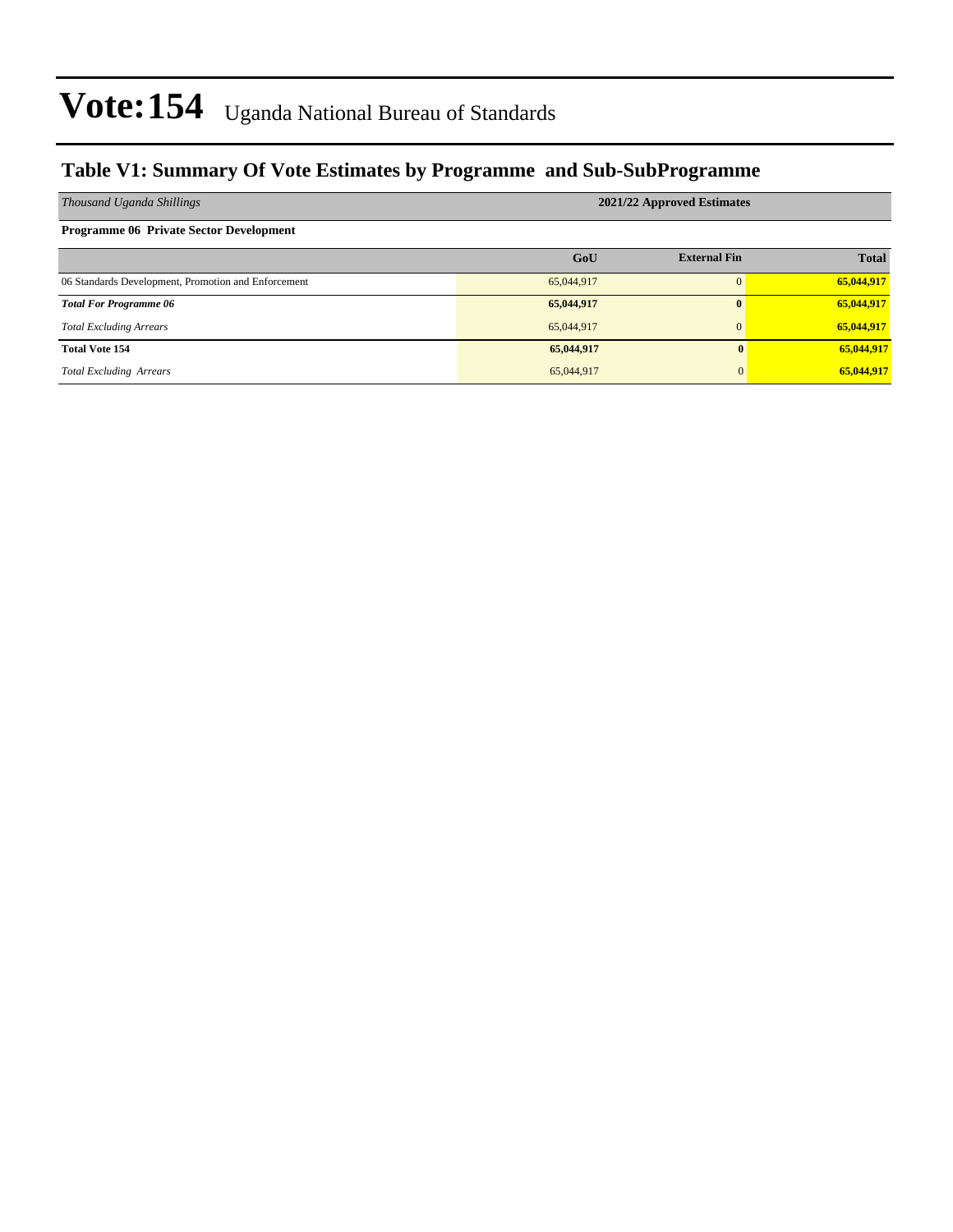### **Table V2: Summary Of Vote Estimates by Sub-SubProgramme,Department and Project**

| Thousand Uganda Shillings                                                   |                  | 2020/21 Approved Budget |                | 2021/22 Approved Estimates |             |                               |              |  |  |  |  |
|-----------------------------------------------------------------------------|------------------|-------------------------|----------------|----------------------------|-------------|-------------------------------|--------------|--|--|--|--|
| <b>Sub-SubProgramme 06 Standards Development, Promotion and Enforcement</b> |                  |                         |                |                            |             |                               |              |  |  |  |  |
| <b>Recurrent Budget Estimates</b>                                           | <b>Wage</b>      | <b>Non-Wage</b>         | <b>AIA</b>     | <b>Total</b>               | <b>Wage</b> | <b>Non-Wage</b>               | <b>Total</b> |  |  |  |  |
| 01 Headquarters                                                             | 21,355,699       | 32,036,303              | $\mathbf{0}$   | 53,392,002                 | 21,355,699  | 36,036,303                    | 57,392,002   |  |  |  |  |
| <b>Total Recurrent Budget Estimates for Sub-</b><br><b>SubProgramme</b>     | 21,355,699       | 32,036,303              | $\bf{0}$       | 53,392,002                 | 21,355,699  | 36,036,303                    | 57,392,002   |  |  |  |  |
| Development Budget Estimates                                                | <b>GoU Dev't</b> | <b>External Fin</b>     | <b>AIA</b>     | <b>Total</b>               |             | <b>GoU Dev't External Fin</b> | <b>Total</b> |  |  |  |  |
| 1675 Retooling of Uganda National Bureau of Standards                       | 11,652,915       | $\Omega$                | $\mathbf{0}$   | 11,652,915                 | 7,652,915   | $\overline{0}$                | 7,652,915    |  |  |  |  |
| <b>Total Development Budget Estimates for Sub-</b><br><b>SubProgramme</b>   | 11,652,915       | $\bf{0}$                | $\bf{0}$       | 11,652,915                 | 7,652,915   | $\bf{0}$                      | 7,652,915    |  |  |  |  |
|                                                                             | GoU              | <b>External Fin</b>     | <b>AIA</b>     | <b>Total</b>               | GoU         | <b>External Fin</b>           | <b>Total</b> |  |  |  |  |
| <b>Total For Sub-SubProgramme 06</b>                                        | 65,044,917       | $\mathbf{0}$            | $\bf{0}$       | 65,044,917                 | 65,044,917  | $\bf{0}$                      | 65,044,917   |  |  |  |  |
| <b>Total Excluding Arrears</b>                                              | 65,044,917       | $\mathbf{0}$            | $\mathbf{0}$   | 65,044,917                 | 65,044,917  | $\mathbf{0}$                  | 65,044,917   |  |  |  |  |
| <b>Total Vote 154</b>                                                       | 65,044,917       | $\mathbf{0}$            | $\bf{0}$       | 65,044,917                 | 65,044,917  | $\mathbf{0}$                  | 65,044,917   |  |  |  |  |
| <b>Total Excluding Arrears</b>                                              | 65,044,917       | $\mathbf{0}$            | $\overline{0}$ | 65,044,917                 | 65,044,917  | $\overline{0}$                | 65,044,917   |  |  |  |  |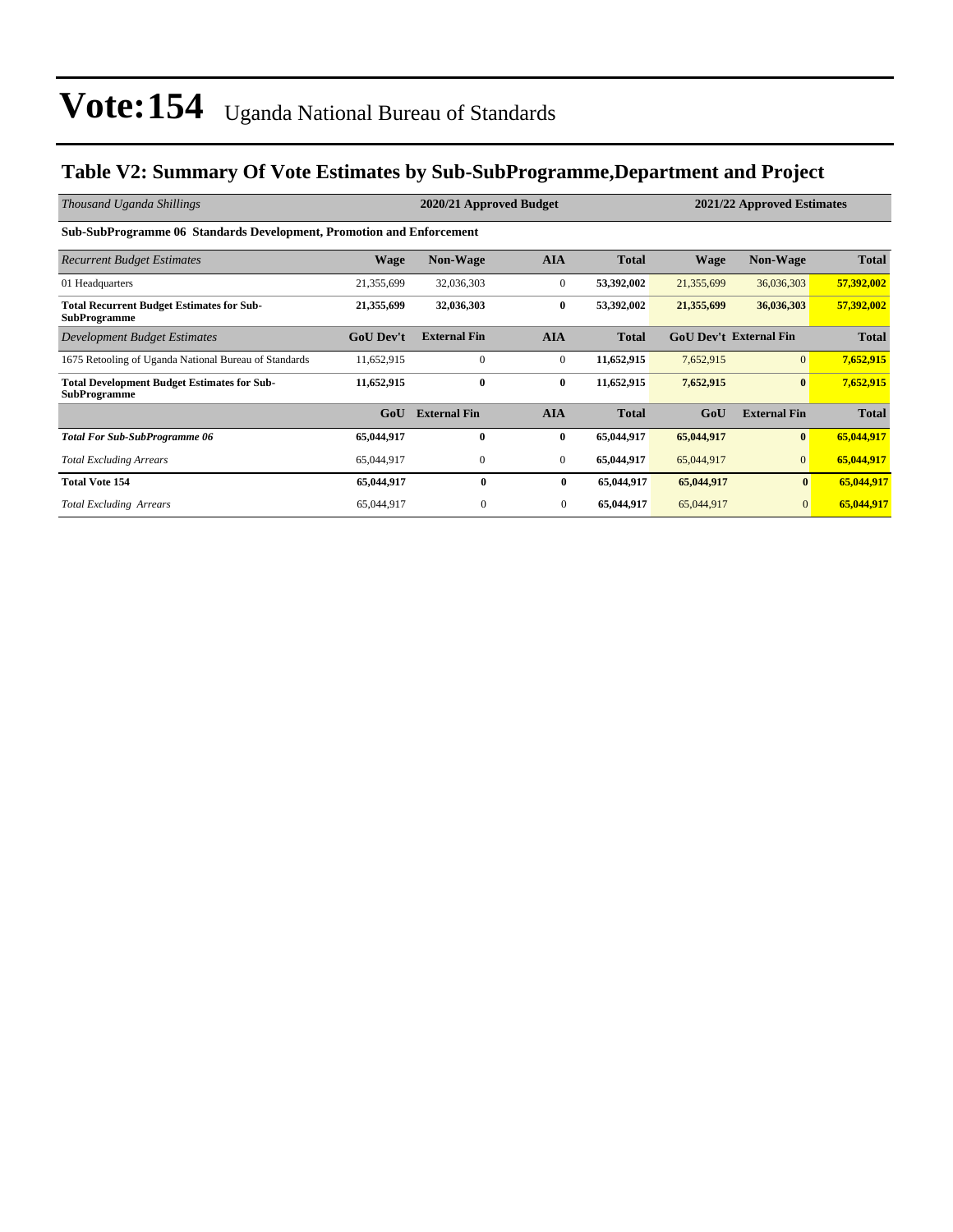### **Table V3: Summary Vote Estimates by Item**

| Thousand Uganda Shillings                                        |            | 2020/21 Approved Budget<br>2021/22 Approved Estimates |                  |              |            |                     |                |  |  |
|------------------------------------------------------------------|------------|-------------------------------------------------------|------------------|--------------|------------|---------------------|----------------|--|--|
|                                                                  | GoU        | External Fin                                          | AIA              | <b>Total</b> | GoU        | <b>External Fin</b> | <b>Total</b>   |  |  |
| <b>Employees, Goods and Services (Outputs Provided)</b>          | 53,092,002 | $\bf{0}$                                              | $\pmb{0}$        | 53,092,002   | 57,092,002 | $\bf{0}$            | 57,092,002     |  |  |
| 211102 Contract Staff Salaries                                   | 21,355,699 | $\bf{0}$                                              | $\bf{0}$         | 21,355,699   | 21,355,699 | $\bf{0}$            | 21,355,699     |  |  |
| 211103 Allowances (Inc. Casuals, Temporary)                      | 2,350,000  | $\bf{0}$                                              | $\boldsymbol{0}$ | 2,350,000    | 2,600,000  | $\bf{0}$            | 2,600,000      |  |  |
| 212101 Social Security Contributions                             | 2,135,570  | $\bf{0}$                                              | $\bf{0}$         | 2,135,570    | 2,135,570  | $\bf{0}$            | 2,135,570      |  |  |
| 213001 Medical expenses (To employees)                           | 1,063,452  | $\bf{0}$                                              | 0                | 1,063,452    | 1,100,000  | $\bf{0}$            | 1,100,000      |  |  |
| 213002 Incapacity, death benefits and funeral expenses           | 452,741    | $\bf{0}$                                              | $\boldsymbol{0}$ | 452,741      | 450,000    | $\bf{0}$            | 450,000        |  |  |
| 213004 Gratuity Expenses                                         | 7,338,925  | $\bf{0}$                                              | $\bf{0}$         | 7,338,925    | 11,338,925 | $\bf{0}$            | 11,338,925     |  |  |
| 221001 Advertising and Public Relations                          | 700,000    | $\bf{0}$                                              | $\bf{0}$         | 700,000      | 700,000    | $\bf{0}$            | 700,000        |  |  |
| 221002 Workshops and Seminars                                    | 400,000    | $\bf{0}$                                              | $\bf{0}$         | 400,000      | 330,000    | $\bf{0}$            | 330,000        |  |  |
| 221003 Staff Training                                            | 880,000    | $\bf{0}$                                              | $\bf{0}$         | 880,000      | 780,000    | $\bf{0}$            | 780,000        |  |  |
| 221004 Recruitment Expenses                                      | 20,000     | $\bf{0}$                                              | $\bf{0}$         | 20,000       | 20,000     | $\bf{0}$            | 20,000         |  |  |
| 221006 Commissions and related charges                           | 350,000    | $\bf{0}$                                              | $\bf{0}$         | 350,000      | 650,000    | $\bf{0}$            | 650,000        |  |  |
| 221007 Books, Periodicals & Newspapers                           | 120,000    | 0                                                     | $\boldsymbol{0}$ | 120,000      | 120,000    | $\bf{0}$            | <b>120,000</b> |  |  |
| 221008 Computer supplies and Information Technology<br>(TT)      | 300,000    | $\bf{0}$                                              | $\bf{0}$         | 300,000      | 300,000    | $\bf{0}$            | 300,000        |  |  |
| 221009 Welfare and Entertainment                                 | 1,367,000  | $\bf{0}$                                              | $\bf{0}$         | 1,367,000    | 1,604,000  | $\bf{0}$            | 1,604,000      |  |  |
| 221011 Printing, Stationery, Photocopying and Binding            | 1,102,250  | $\bf{0}$                                              | $\bf{0}$         | 1,102,250    | 1,180,000  | $\bf{0}$            | 1,180,000      |  |  |
| 221017 Subscriptions                                             | 30,000     | 0                                                     | $\bf{0}$         | 30,000       | 30,000     | $\bf{0}$            | 30,000         |  |  |
| 222001 Telecommunications                                        | 400,000    | $\bf{0}$                                              | $\bf{0}$         | 400,000      | 400,000    | $\bf{0}$            | 400,000        |  |  |
| 222002 Postage and Courier                                       | 130,000    | $\bf{0}$                                              | $\bf{0}$         | 130,000      | 80,000     | $\bf{0}$            | 80,000         |  |  |
| 223002 Rates                                                     | 10,000     | $\bf{0}$                                              | $\bf{0}$         | 10,000       | 14,000     | $\bf{0}$            | 14,000         |  |  |
| 223003 Rent – (Produced Assets) to private entities              | 700,000    | $\bf{0}$                                              | $\bf{0}$         | 700,000      | 800,000    | $\bf{0}$            | 800,000        |  |  |
| 223004 Guard and Security services                               | 380,000    | 0                                                     | $\bf{0}$         | 380,000      | 430,000    | $\bf{0}$            | 430,000        |  |  |
| 223005 Electricity                                               | 280,000    | $\bf{0}$                                              | $\bf{0}$         | 280,000      | 300,000    | $\bf{0}$            | 300,000        |  |  |
| 223006 Water                                                     | 50,000     | $\bf{0}$                                              | $\bf{0}$         | 50,000       | 60,000     | $\bf{0}$            | 60,000         |  |  |
| 224001 Medical Supplies                                          | 1,320,000  | $\bf{0}$                                              | $\bf{0}$         | 1,320,000    | 1,590,000  | $\bf{0}$            | 1,590,000      |  |  |
| 224004 Cleaning and Sanitation                                   | 545,000    | 0                                                     | $\bf{0}$         | 545,000      | 480,000    | $\bf{0}$            | 480,000        |  |  |
| 224005 Uniforms, Beddings and Protective Gear                    | 200,000    | 0                                                     | $\bf{0}$         | 200,000      | 250,000    | $\bf{0}$            | 250,000        |  |  |
| 225001 Consultancy Services- Short term                          | 150,000    | $\bf{0}$                                              | 0                | 150,000      | 300,000    | $\bf{0}$            | 300,000        |  |  |
| 225002 Consultancy Services-Long-term                            | 150,000    | $\bf{0}$                                              | $\bf{0}$         | 150,000      | 200,000    | $\bf{0}$            | 200,000        |  |  |
| 226001 Insurances                                                | 150,000    | 0                                                     | $\bf{0}$         | 150,000      | 260,000    | $\bf{0}$            | 260,000        |  |  |
| 227001 Travel inland                                             | 3,357,500  | $\bf{0}$                                              | $\bf{0}$         | 3,357,500    | 4,020,000  | $\bf{0}$            | 4,020,000      |  |  |
| 227002 Travel abroad                                             | 899,000    | 0                                                     | $\bf{0}$         | 899,000      | 639,000    | $\bf{0}$            | 639,000        |  |  |
| 227004 Fuel, Lubricants and Oils                                 | 654,865    | $\bf{0}$                                              | 0                | 654,865      | 724,808    | $\bf{0}$            | 724,808        |  |  |
| 228001 Maintenance - Civil                                       | 250,000    | 0                                                     | $\bf{0}$         | 250,000      | 200,000    | $\bf{0}$            | 200,000        |  |  |
| 228002 Maintenance - Vehicles                                    | 1,000,000  | $\bf{0}$                                              | $\bf{0}$         | 1,000,000    | 800,000    | $\bf{0}$            | 800,000        |  |  |
| 228003 Maintenance – Machinery, Equipment &<br>Furniture         | 1,000,000  | $\bf{0}$                                              | $\bf{0}$         | 1,000,000    | 850,000    | $\bf{0}$            | 850,000        |  |  |
| 282102 Fines and Penalties/ Court wards                          | 1,500,000  | $\bf{0}$                                              | $\bf{0}$         | 1,500,000    | $\bf{0}$   | $\bf{0}$            | $\bf{0}$       |  |  |
| <b>Grants, Transfers and Subsides (Outputs Funded)</b>           | 300,000    | $\bf{0}$                                              | $\bf{0}$         | 300,000      | 300,000    | $\bf{0}$            | 300,000        |  |  |
| 262101 Contributions to International Organisations<br>(Current) | 300,000    | $\bf{0}$                                              | $\bf{0}$         | 300,000      | 300,000    | $\bf{0}$            | 300,000        |  |  |
| <b>Investment (Capital Purchases)</b>                            | 11,652,915 | $\pmb{0}$                                             | $\bf{0}$         | 11,652,915   | 7,652,915  | $\bf{0}$            | 7,652,915      |  |  |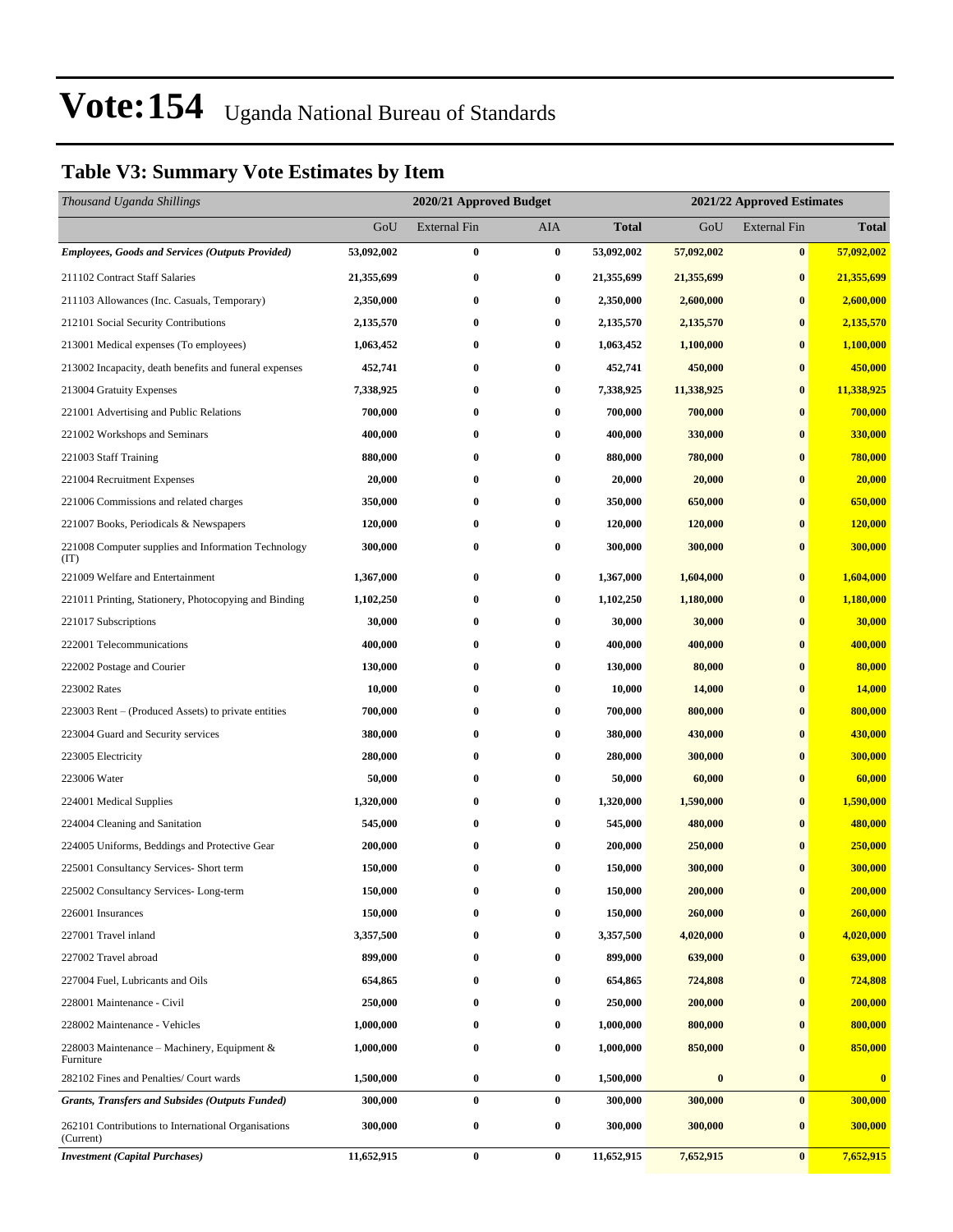| 312101 Non-Residential Buildings | 1,850,000  | $\bf{0}$ | $\bf{0}$     | 1,850,000  | 652,915    | $\mathbf{0}$ | 652,915    |
|----------------------------------|------------|----------|--------------|------------|------------|--------------|------------|
| 312201 Transport Equipment       | 4,000,000  | $\bf{0}$ | $\mathbf{0}$ | 4,000,000  | 2,000,000  | $\mathbf{0}$ | 2,000,000  |
| 312202 Machinery and Equipment   | 3,000,000  | $\bf{0}$ | 0            | 3,000,000  | 2,000,000  | $\mathbf{0}$ | 2,000,000  |
| 312203 Furniture & Fixtures      | 1.002.915  | $\bf{0}$ | $\bf{0}$     | 1.002.915  | 1,000,000  | $\mathbf{0}$ | 1,000,000  |
| 312213 ICT Equipment             | 1.800.000  | $\bf{0}$ | $\mathbf{0}$ | 1,800,000  | 2,000,000  | $\mathbf{0}$ | 2,000,000  |
| <b>Grand Total Vote 154</b>      | 65,044,917 | $\bf{0}$ | $\mathbf{0}$ | 65.044.917 | 65,044,917 | $\mathbf{0}$ | 65,044,917 |
| <b>Total Excluding Arrears</b>   | 65,044,917 | $\theta$ | $\Omega$     | 65,044,917 | 65,044,917 | $\Omega$     | 65,044,917 |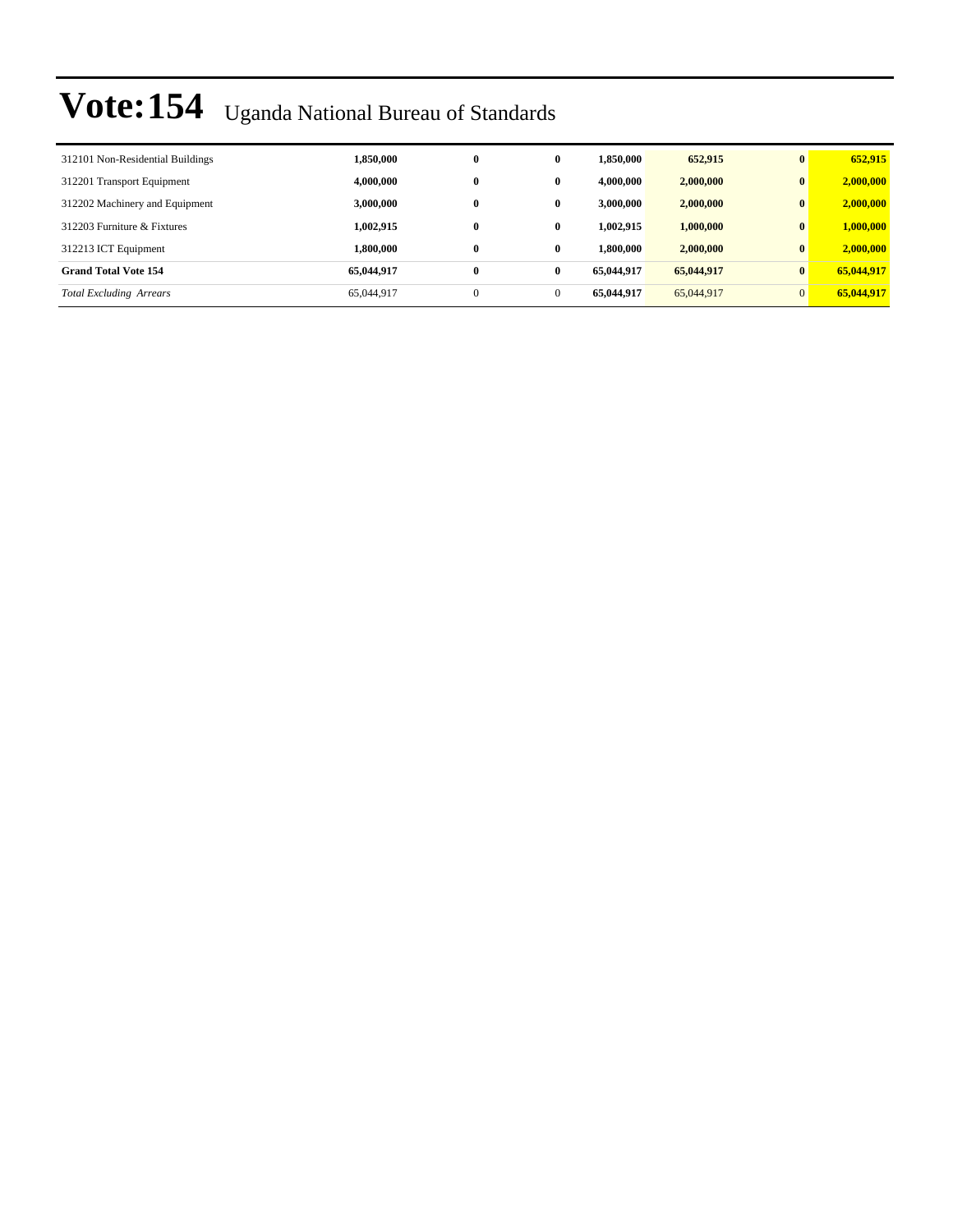#### **Table V4: Detailed Estimates by Sub-SubProgramme, Department,Project and Budget Output and Item**

#### *Sub-SubProgrammme 06 Standards Development, Promotion and Enforcement*

*Recurrent Budget Estimates*

| <b>Department 01 Headquarters</b>                        |                  |                         |                  |              |                  |                            |              |  |
|----------------------------------------------------------|------------------|-------------------------|------------------|--------------|------------------|----------------------------|--------------|--|
| Thousand Uganda Shillings                                |                  | 2020/21 Approved Budget |                  |              |                  | 2021/22 Approved Estimates |              |  |
| <b>Outputs Provided</b>                                  | Wage             | Non Wage                | AIA              | <b>Total</b> | Wage             | Non Wage                   | <b>Total</b> |  |
| <b>Budget Output 060601 Administration</b>               |                  |                         |                  |              |                  |                            |              |  |
| 211102 Contract Staff Salaries                           | 21,355,699       | $\boldsymbol{0}$        | $\mathbf{0}$     | 21,355,699   | 21,355,699       | $\mathbf{0}$               | 21,355,699   |  |
| 211103 Allowances (Inc. Casuals, Temporary)              | $\boldsymbol{0}$ | 2,000,000               | $\mathbf{0}$     | 2,000,000    | $\boldsymbol{0}$ | 1,900,000                  | 1,900,000    |  |
| 212101 Social Security Contributions                     | $\boldsymbol{0}$ | 2,135,570               | $\mathbf{0}$     | 2,135,570    | $\mathbf{0}$     | 2,135,570                  | 2,135,570    |  |
| 213001 Medical expenses (To employees)                   | $\boldsymbol{0}$ | 1,063,452               | $\mathbf{0}$     | 1,063,452    | $\boldsymbol{0}$ | 1,100,000                  | 1,100,000    |  |
| 213002 Incapacity, death benefits and funeral expenses   | $\boldsymbol{0}$ | 452,741                 | $\boldsymbol{0}$ | 452,741      | $\boldsymbol{0}$ | 450,000                    | 450,000      |  |
| 213004 Gratuity Expenses                                 | $\boldsymbol{0}$ | 7,338,925               | $\mathbf{0}$     | 7,338,925    | $\mathbf{0}$     | 11,338,925                 | 11,338,925   |  |
| 221002 Workshops and Seminars                            | $\boldsymbol{0}$ | 100,000                 | $\mathbf{0}$     | 100,000      | $\mathbf{0}$     | 60,000                     | 60,000       |  |
| 221003 Staff Training                                    | $\boldsymbol{0}$ | 800,000                 | $\mathbf{0}$     | 800,000      | $\mathbf{0}$     | 700,000                    | 700,000      |  |
| 221004 Recruitment Expenses                              | $\boldsymbol{0}$ | 20,000                  | $\mathbf{0}$     | 20,000       | $\mathbf{0}$     | 20,000                     | 20,000       |  |
| 221006 Commissions and related charges                   | $\boldsymbol{0}$ | 350,000                 | $\mathbf{0}$     | 350,000      | $\boldsymbol{0}$ | 650,000                    | 650,000      |  |
| 221007 Books, Periodicals & Newspapers                   | $\boldsymbol{0}$ | 30,000                  | $\mathbf{0}$     | 30,000       | $\boldsymbol{0}$ | 30,000                     | 30,000       |  |
| 221008 Computer supplies and Information Technology (IT) | $\boldsymbol{0}$ | 300,000                 | $\mathbf{0}$     | 300,000      | $\mathbf{0}$     | 300,000                    | 300,000      |  |
| 221009 Welfare and Entertainment                         | $\boldsymbol{0}$ | 1,000,000               | $\mathbf{0}$     | 1,000,000    | $\mathbf{0}$     | 1,100,000                  | 1,100,000    |  |
| 221011 Printing, Stationery, Photocopying and Binding    | $\boldsymbol{0}$ | 272,250                 | $\mathbf{0}$     | 272,250      | $\mathbf{0}$     | 300,000                    | 300,000      |  |
| 221017 Subscriptions                                     | $\boldsymbol{0}$ | 30,000                  | $\mathbf{0}$     | 30,000       | $\boldsymbol{0}$ | 30,000                     | 30,000       |  |
| 222001 Telecommunications                                | $\boldsymbol{0}$ | 400,000                 | $\mathbf{0}$     | 400,000      | $\boldsymbol{0}$ | 400,000                    | 400,000      |  |
| 222002 Postage and Courier                               | $\boldsymbol{0}$ | 130,000                 | $\mathbf{0}$     | 130,000      | $\mathbf{0}$     | 80,000                     | 80,000       |  |
| 223002 Rates                                             | $\boldsymbol{0}$ | 10,000                  | $\mathbf{0}$     | 10,000       | $\boldsymbol{0}$ | 14,000                     | 14,000       |  |
| 223003 Rent - (Produced Assets) to private entities      | $\boldsymbol{0}$ | 700,000                 | $\mathbf{0}$     | 700,000      | $\mathbf{0}$     | 800,000                    | 800,000      |  |
| 223004 Guard and Security services                       | $\boldsymbol{0}$ | 250,000                 | $\mathbf{0}$     | 250,000      | $\boldsymbol{0}$ | 280,000                    | 280,000      |  |
| 223005 Electricity                                       | $\boldsymbol{0}$ | 280,000                 | $\mathbf{0}$     | 280,000      | $\boldsymbol{0}$ | 300,000                    | 300,000      |  |
| 223006 Water                                             | $\boldsymbol{0}$ | 50,000                  | $\mathbf{0}$     | 50,000       | $\mathbf{0}$     | 60,000                     | 60,000       |  |
| 224004 Cleaning and Sanitation                           | $\boldsymbol{0}$ | 545,000                 | $\mathbf{0}$     | 545,000      | $\mathbf{0}$     | 480,000                    | 480,000      |  |
| 224005 Uniforms, Beddings and Protective Gear            | $\boldsymbol{0}$ | 200,000                 | $\mathbf{0}$     | 200,000      | $\mathbf{0}$     | 250,000                    | 250,000      |  |
| 225001 Consultancy Services- Short term                  | $\boldsymbol{0}$ | 150,000                 | $\mathbf{0}$     | 150,000      | $\mathbf{0}$     | 200,000                    | 200,000      |  |
| 225002 Consultancy Services-Long-term                    | $\boldsymbol{0}$ | 150,000                 | $\mathbf{0}$     | 150,000      | $\mathbf{0}$     | 200,000                    | 200,000      |  |
| 226001 Insurances                                        | $\boldsymbol{0}$ | 150,000                 | $\boldsymbol{0}$ | 150,000      | $\boldsymbol{0}$ | 260,000                    | 260,000      |  |
| 227001 Travel inland                                     | $\boldsymbol{0}$ | 139,500                 | $\mathbf{0}$     | 139,500      | $\mathbf{0}$     | 150,000                    | 150,000      |  |
| 227002 Travel abroad                                     | $\boldsymbol{0}$ | 150,000                 | $\boldsymbol{0}$ | 150,000      | $\mathbf{0}$     | 80,000                     | 80,000       |  |
| 227004 Fuel, Lubricants and Oils                         | $\boldsymbol{0}$ | 253,665                 | $\boldsymbol{0}$ | 253,665      | $\boldsymbol{0}$ | 256,808                    | 256,808      |  |
| 228001 Maintenance - Civil                               | $\boldsymbol{0}$ | 250,000                 | $\boldsymbol{0}$ | 250,000      | $\boldsymbol{0}$ | 200,000                    | 200,000      |  |
| 228002 Maintenance - Vehicles                            | $\boldsymbol{0}$ | 1,000,000               | $\boldsymbol{0}$ | 1,000,000    | $\boldsymbol{0}$ | 800,000                    | 800,000      |  |
| 228003 Maintenance - Machinery, Equipment & Furniture    | $\boldsymbol{0}$ | 250,000                 | $\boldsymbol{0}$ | 250,000      | $\boldsymbol{0}$ | 200,000                    | 200,000      |  |
| 282102 Fines and Penalties/ Court wards                  | $\boldsymbol{0}$ | 1,500,000               | $\boldsymbol{0}$ | 1,500,000    | $\boldsymbol{0}$ | $\boldsymbol{0}$           | $\bf{0}$     |  |
| <b>Total Cost of Budget Output 01</b>                    | 21,355,699       | 22,451,103              | 0                | 43,806,802   | 21,355,699       | 25,125,303                 | 46,481,002   |  |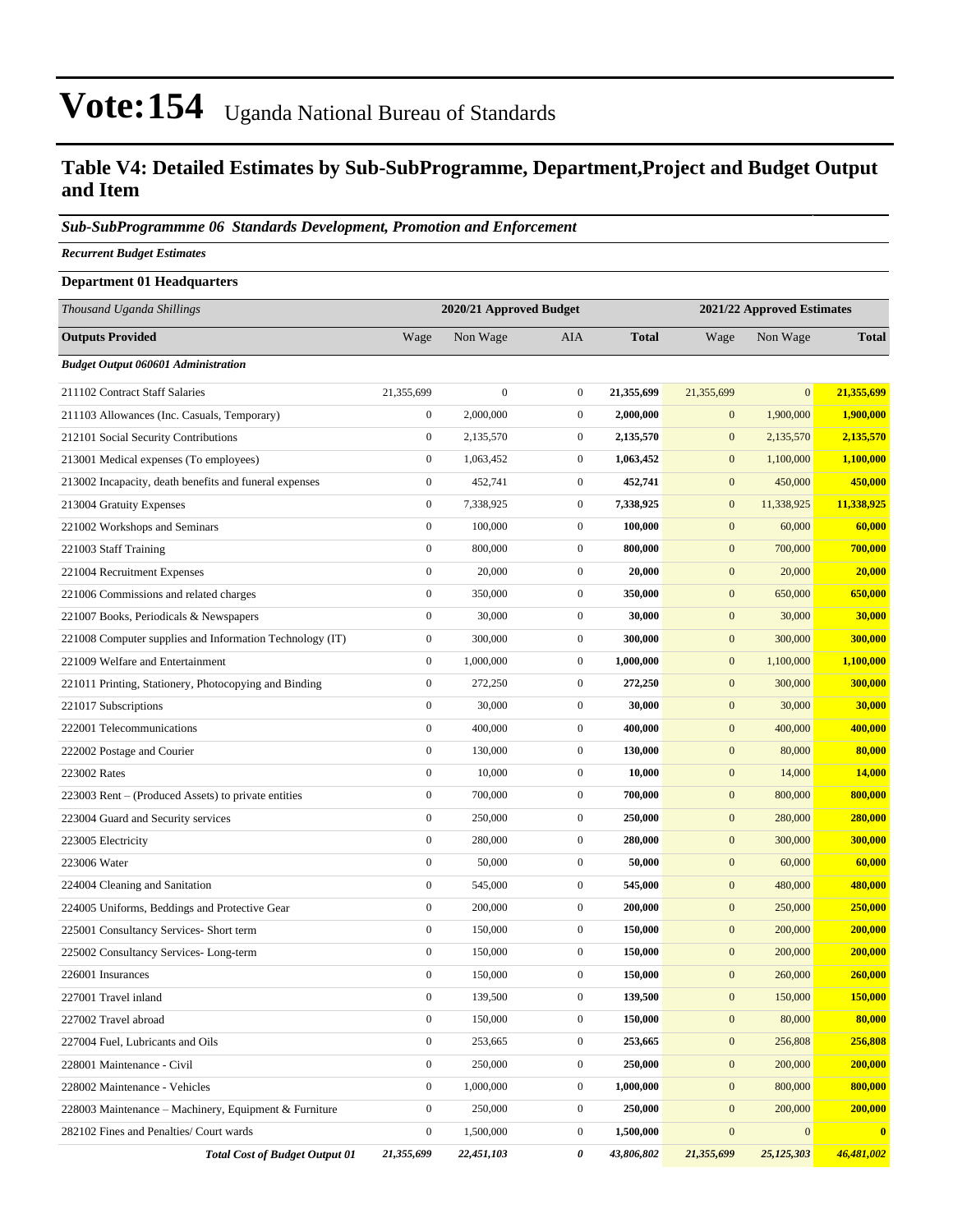| <b>Budget Output 060602 Development of Standards</b>                                      |                  |                  |                  |              |                       |            |              |
|-------------------------------------------------------------------------------------------|------------------|------------------|------------------|--------------|-----------------------|------------|--------------|
| 211103 Allowances (Inc. Casuals, Temporary)                                               | $\boldsymbol{0}$ | 350,000          | $\boldsymbol{0}$ | 350,000      | $\mathbf{0}$          | 700,000    | 700,000      |
| 221002 Workshops and Seminars                                                             | $\boldsymbol{0}$ | 200,000          | $\boldsymbol{0}$ | 200,000      | $\mathbf{0}$          | 120,000    | 120,000      |
| 221007 Books, Periodicals & Newspapers                                                    | $\boldsymbol{0}$ | 90,000           | $\mathbf{0}$     | 90,000       | $\mathbf{0}$          | 90,000     | 90,000       |
| 221009 Welfare and Entertainment                                                          | $\boldsymbol{0}$ | 15,000           | $\boldsymbol{0}$ | 15,000       | $\mathbf{0}$          | 24,000     | 24,000       |
| 227002 Travel abroad                                                                      | $\boldsymbol{0}$ | 270,000          | $\mathbf{0}$     | 270,000      | $\mathbf{0}$          | 180,000    | 180,000      |
| 227004 Fuel, Lubricants and Oils                                                          | $\boldsymbol{0}$ | 24,000           | $\mathbf{0}$     | 24,000       | $\mathbf{0}$          | 24,000     | 24,000       |
| <b>Total Cost of Budget Output 02</b>                                                     | 0                | 949,000          | 0                | 949,000      | $\boldsymbol{\theta}$ | 1,138,000  | 1,138,000    |
| Budget Output 060603 Quality Assurance of goods & Lab Testing                             |                  |                  |                  |              |                       |            |              |
| 221002 Workshops and Seminars                                                             | $\boldsymbol{0}$ | $\boldsymbol{0}$ | $\mathbf{0}$     | $\bf{0}$     | $\mathbf{0}$          | 70,000     | 70,000       |
| 221003 Staff Training                                                                     | $\boldsymbol{0}$ | 80,000           | $\boldsymbol{0}$ | 80,000       | $\mathbf{0}$          | 80,000     | 80,000       |
| 221009 Welfare and Entertainment                                                          | $\boldsymbol{0}$ | 248,000          | $\mathbf{0}$     | 248,000      | $\mathbf{0}$          | 370,000    | 370,000      |
| 223004 Guard and Security services                                                        | $\boldsymbol{0}$ | 80,000           | $\mathbf{0}$     | 80,000       | $\mathbf{0}$          | 100,000    | 100,000      |
| 224001 Medical Supplies                                                                   | $\boldsymbol{0}$ | 1,120,000        | $\mathbf{0}$     | 1,120,000    | $\mathbf{0}$          | 1,390,000  | 1,390,000    |
| 225001 Consultancy Services- Short term                                                   | $\boldsymbol{0}$ | $\boldsymbol{0}$ | $\mathbf{0}$     | $\bf{0}$     | $\mathbf{0}$          | 100,000    | 100,000      |
| 227001 Travel inland                                                                      | $\boldsymbol{0}$ | 2,334,500        | $\boldsymbol{0}$ | 2,334,500    | $\mathbf{0}$          | 2,660,000  | 2,660,000    |
| 227002 Travel abroad                                                                      | $\overline{0}$   | 389,000          | $\mathbf{0}$     | 389,000      | $\mathbf{0}$          | 289,000    | 289,000      |
| 227004 Fuel, Lubricants and Oils                                                          | $\boldsymbol{0}$ | 315,200          | $\mathbf{0}$     | 315,200      | $\mathbf{0}$          | 370,000    | 370,000      |
| 228003 Maintenance – Machinery, Equipment & Furniture                                     | $\boldsymbol{0}$ | 300,000          | $\mathbf{0}$     | 300,000      | $\mathbf{0}$          | 350,000    | 350,000      |
| <b>Total Cost of Budget Output 03</b>                                                     | 0                | 4,866,700        | 0                | 4,866,700    | $\boldsymbol{\theta}$ | 5,779,000  | 5,779,000    |
| <b>Budget Output 060604 Calibration and verification of equipment</b>                     |                  |                  |                  |              |                       |            |              |
| 221009 Welfare and Entertainment                                                          | $\boldsymbol{0}$ | 104,000          | $\boldsymbol{0}$ | 104,000      | $\mathbf{0}$          | 110,000    | 110,000      |
| 221011 Printing, Stationery, Photocopying and Binding                                     | $\boldsymbol{0}$ | 830,000          | $\mathbf{0}$     | 830,000      | $\mathbf{0}$          | 880,000    | 880,000      |
| 223004 Guard and Security services                                                        | $\boldsymbol{0}$ | 50,000           | $\boldsymbol{0}$ | 50,000       | $\mathbf{0}$          | 50,000     | 50,000       |
| 224001 Medical Supplies                                                                   | $\boldsymbol{0}$ | 200,000          | $\boldsymbol{0}$ | 200,000      | $\mathbf{0}$          | 200,000    | 200,000      |
| 227001 Travel inland                                                                      | $\boldsymbol{0}$ | 883,500          | $\mathbf{0}$     | 883,500      | $\mathbf{0}$          | 1,210,000  | 1,210,000    |
| 227002 Travel abroad                                                                      | $\boldsymbol{0}$ | 90,000           | $\boldsymbol{0}$ | 90,000       | $\mathbf{0}$          | 90,000     | 90,000       |
| 227004 Fuel, Lubricants and Oils                                                          | $\boldsymbol{0}$ | 62,000           | $\mathbf{0}$     | 62,000       | $\mathbf{0}$          | 74,000     | 74,000       |
| 228003 Maintenance – Machinery, Equipment & Furniture                                     | $\boldsymbol{0}$ | 450,000          | $\mathbf{0}$     | 450,000      | $\mathbf{0}$          | 300,000    | 300,000      |
| <b>Total Cost of Budget Output 04</b>                                                     | 0                | 2,669,500        | 0                | 2,669,500    | $\boldsymbol{\theta}$ | 2,914,000  | 2,914,000    |
| Budget Output 060605 Stakeholder engagements to create awareness on Quality & Standards   |                  |                  |                  |              |                       |            |              |
| 221001 Advertising and Public Relations                                                   | $\boldsymbol{0}$ | 700,000          | $\boldsymbol{0}$ | 700,000      | $\mathbf{0}$          | 700,000    | 700,000      |
| 221002 Workshops and Seminars                                                             | $\boldsymbol{0}$ | 100,000          | $\boldsymbol{0}$ | 100,000      | $\mathbf{0}$          | 80,000     | 80,000       |
| <b>Total Cost of Budget Output 05</b>                                                     | 0                | 800,000          | 0                | 800,000      | $\boldsymbol{\theta}$ | 780,000    | 780,000      |
| <b>Total Cost Of Outputs Provided</b>                                                     | 21,355,699       | 31,736,303       | $\bf{0}$         | 53,092,002   | 21,355,699            | 35,736,303 | 57,092,002   |
| <b>Outputs Funded</b>                                                                     | Wage             | Non Wage         | AIA              | <b>Total</b> | Wage                  | Non Wage   | <b>Total</b> |
| Budget Output 060651 Membership to International Organisations (ISO, ARSO, OIML, SADCMET) |                  |                  |                  |              |                       |            |              |
| 262101 Contributions to International Organisations (Current)                             | $\mathbf{0}$     | 300,000          | $\boldsymbol{0}$ | 300,000      | $\mathbf{0}$          | 300,000    | 300,000      |